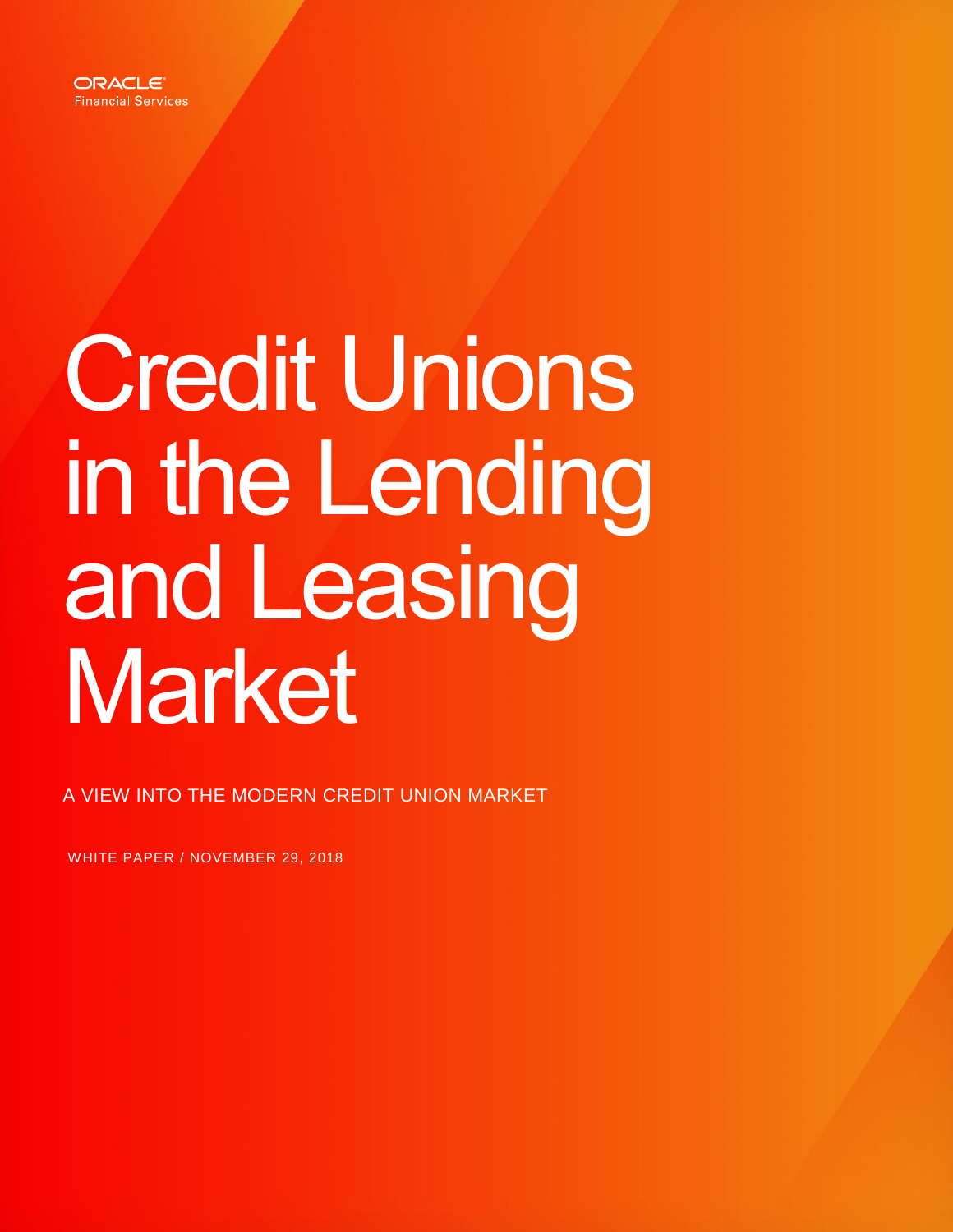The following is intended to outline our general product direction. It is intended for information purposes only, and may not be incorporated into any contract. It is not a commitment to deliver any material, code, or functionality, and should not be relied upon in making purchasing decisions. The development, release, and timing of any features or functionality described for Oracle's products remains at the sole discretion of Oracle.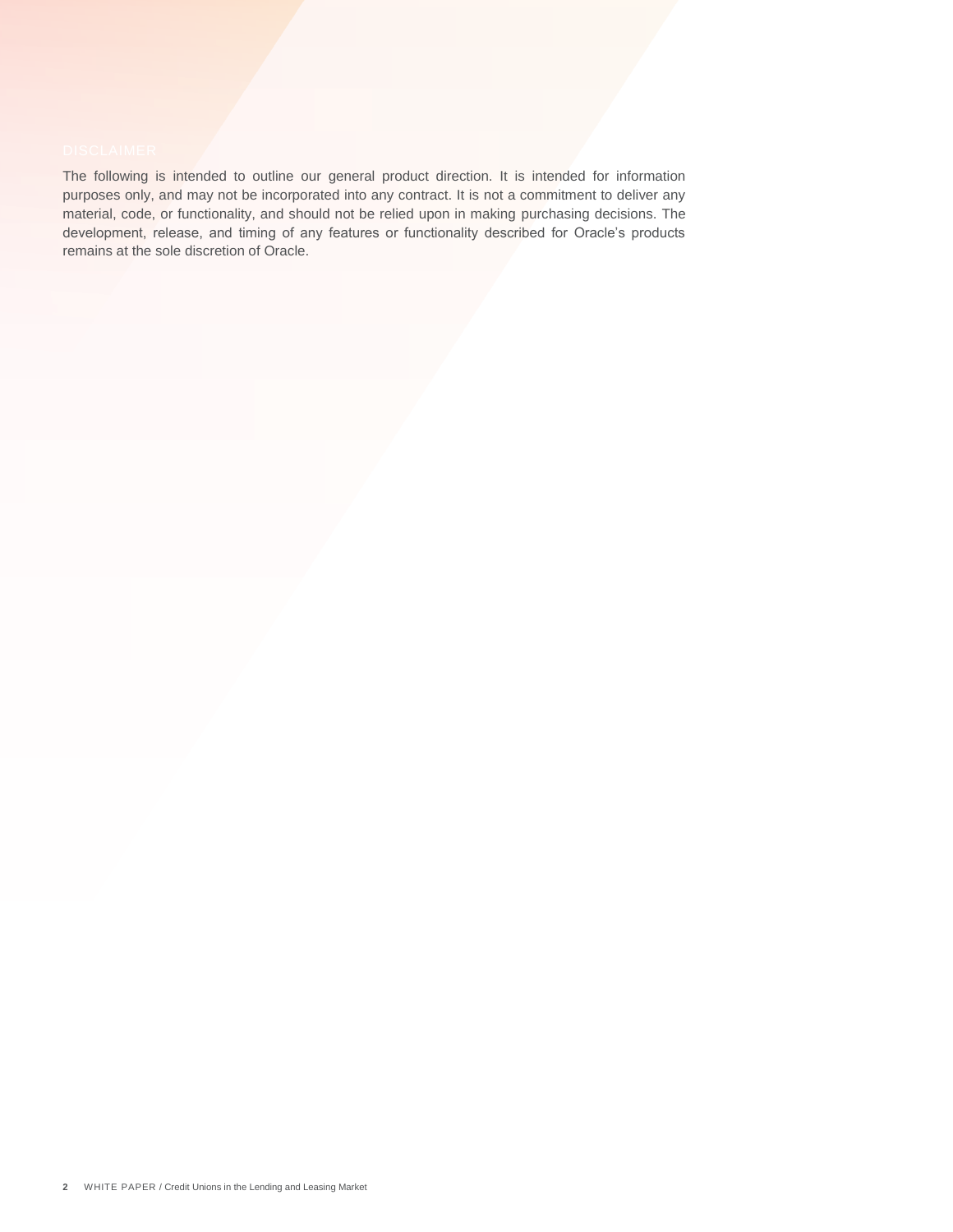## Table of Contents

| Trends in the Credit Union Market- The Rise of Credit Unions5           |
|-------------------------------------------------------------------------|
| Lending and Leasing Through Credit Unions- How and Why is it Booming. 5 |
| Challenges that Credit Unions Face in the Lending and Leasing Industry6 |
|                                                                         |
|                                                                         |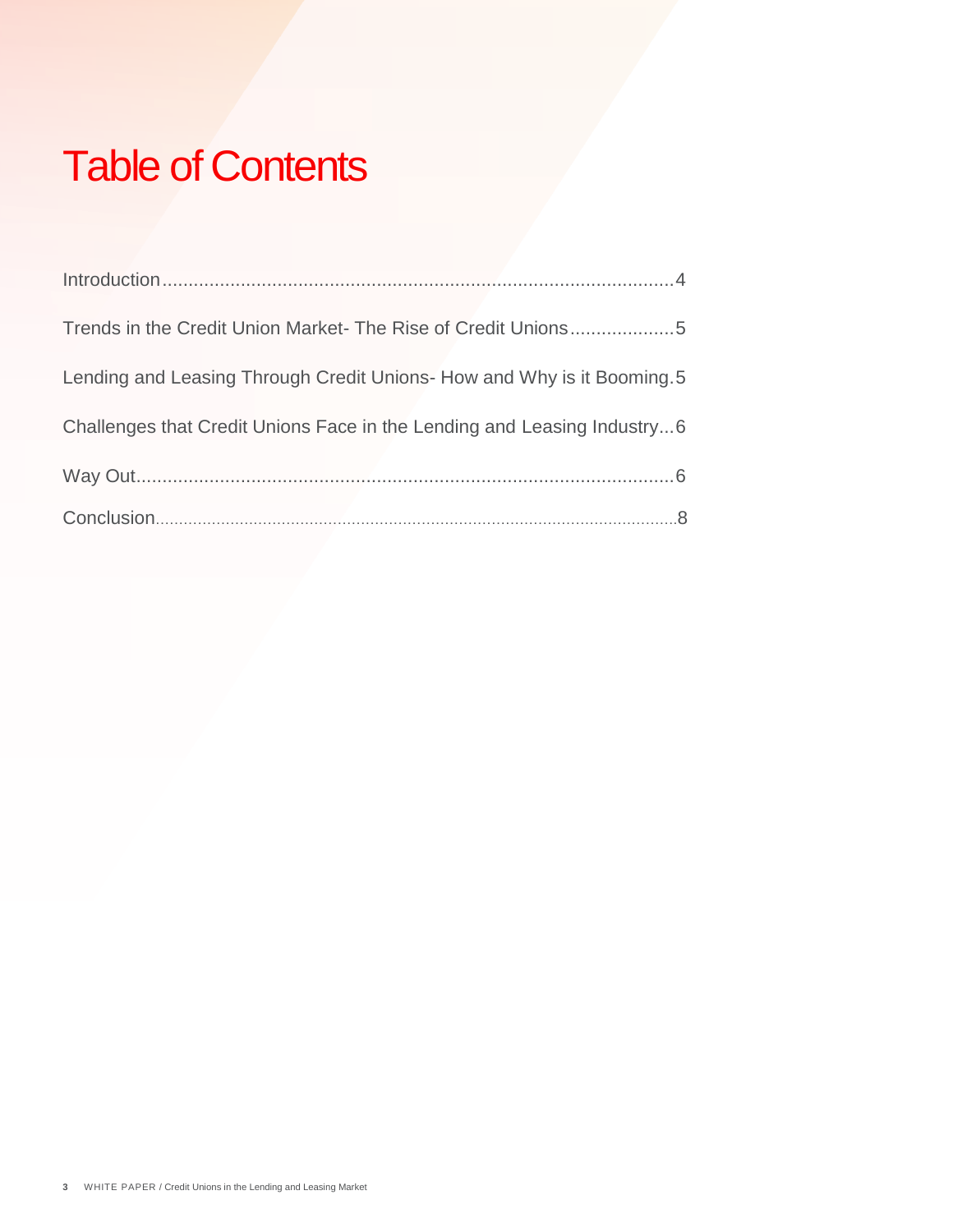### <span id="page-3-0"></span>INTRODUCTION

<span id="page-3-1"></span>With more than 6000 credit unions servicing the US, they are gaining ground in the country's lending and leasing market at a fast pace. But as this happens, several other substantial changes are also reshaping the industry: a huge lot of the millennial generation is now entering workspace with a disposable income much higher than their parents', regulatory norms are getting more flexible to let smaller players, especially credit unions, enter the marketplace more freely than ever, and digital technologies are now becoming intrinsic to people's daily lives like never before.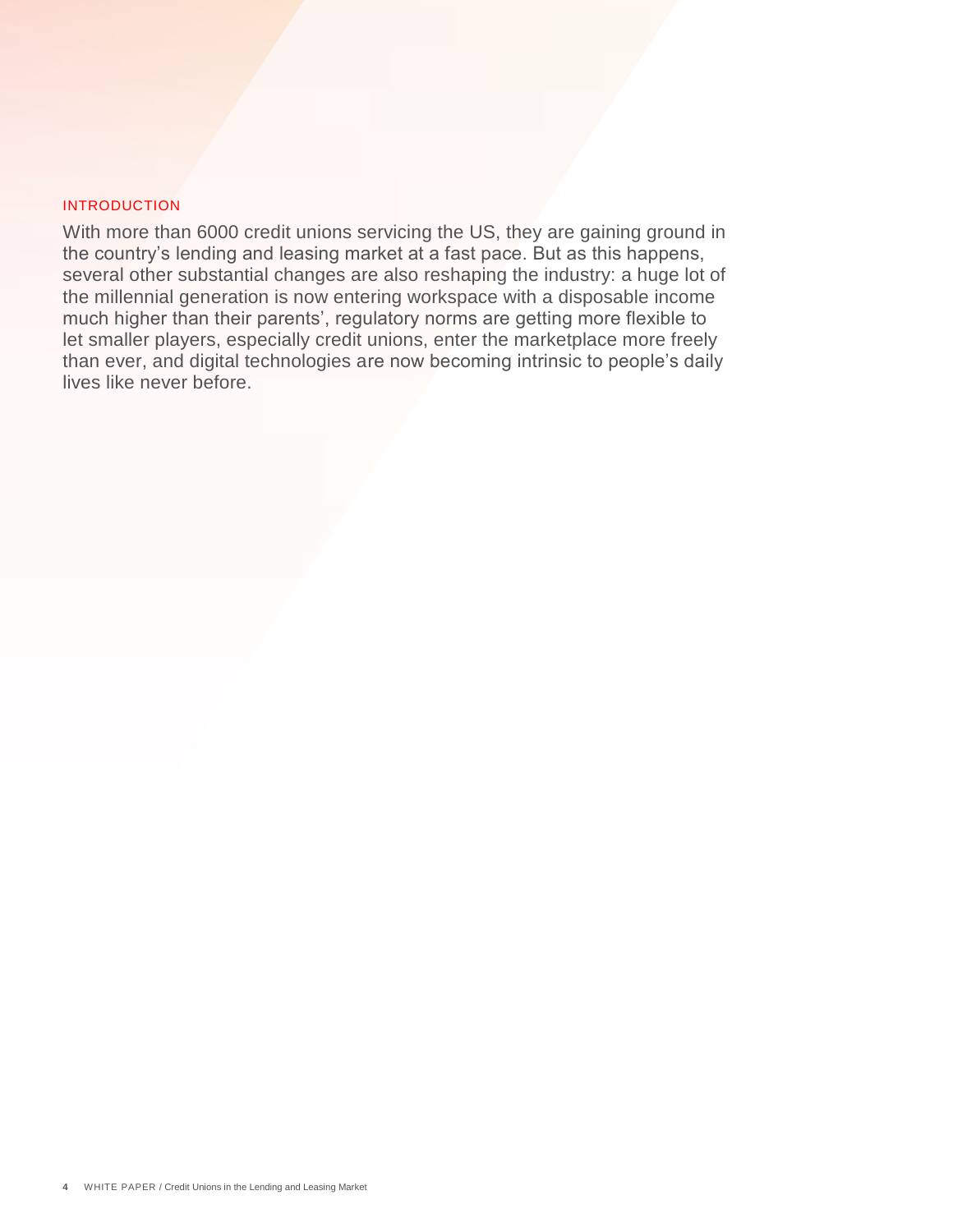#### TRENDS IN THE CREDIT UNION MARKET- THE RISE OF CREDIT UNIONS

The above mentioned changes are directly impacting the lending and leasing industry. For example, 97 percent of car shopping now begins online and this means a great selling opportunity for financial institutions that are ready to take the challenge head on. As credit unions are trying to get a bigger share of this market, here are the most peculiar observations:

#### Leasing is gaining more traction than lending

For the credit union members who do not want to undergo the long term loan cycles, credit unions are now fostering the idea of leasing for financing them. More auto consumers now prefer to lease their vehicles. In the first half of 2016, more than 2 Mn vehicles were leased which shows a surge in leases across the country. This is specifically good for consumers who lack a proper credit history as they can now opt for other options which are more flexible in terms of pricing and other terms. Leases are seen by credit unions as opportunities to increase customer base.

Also, millennial customers, who are the largest consumer base now, do not prefer buying vehicles with high interest loans because they have sharing apps and smart public transport options at their disposal. In such a scenario, leasing automobiles acts as a win-win option both for consumers of loans and credit unions.

These surging leasing entities are mostly concentrated around big cities. Leasing is outdoing traditional loans in the areas where population density is high so that mileage restrictions can attract customers. \*

#### Regulatory evolution

Ever since the membership criteria for credit unions were relaxed in 1998 through the Credit Union Membership Access Act, it has been easier for credit unions to expand in the US market. In a recent regulatory update in 2017, credit unions were also given more autonomy in offering loans to their commercial customers.

Apart from regular federal regulatory mandates, more than 100 credit unions and community banks in the US market have joined hands to form a coalition, known as the **Golden Contract Coalition** in order to put a stop to unfavorable contract terms and overpriced one sided deals.

These regulations give credit unions the scope to operate freely in a fair marketplace and open more gates of opportunities for them with a larger audience base. Moreover, these developments provide them flexibility and give them the room to break free from the mandate to employ IT solutions from the big three.

#### LENDING AND LEASING THROUGH CREDIT UNIONS- HOW AND WHY IS IT BOOMING

Till very recently, credit unions were offering humble financial products to their members and though they have been present in the lending and leasing market, their lending solutions were all of the very basic nature. But with the advent of digital technologies and increased demand for sophisticated solutions by consumers, their profit margins are getting thinner and they need to look for ways to evolve. This need is further substantiated by the cut throat competition from other entities in the financial services industry, be it large banks who have advanced systems or new entrants who offer innovative products and services to customers.

Credit unions are looking to reformulate strategies and expand their product offerings to suit their members' pressing needs. They have also been introspecting their norms on member entry. This entire wave of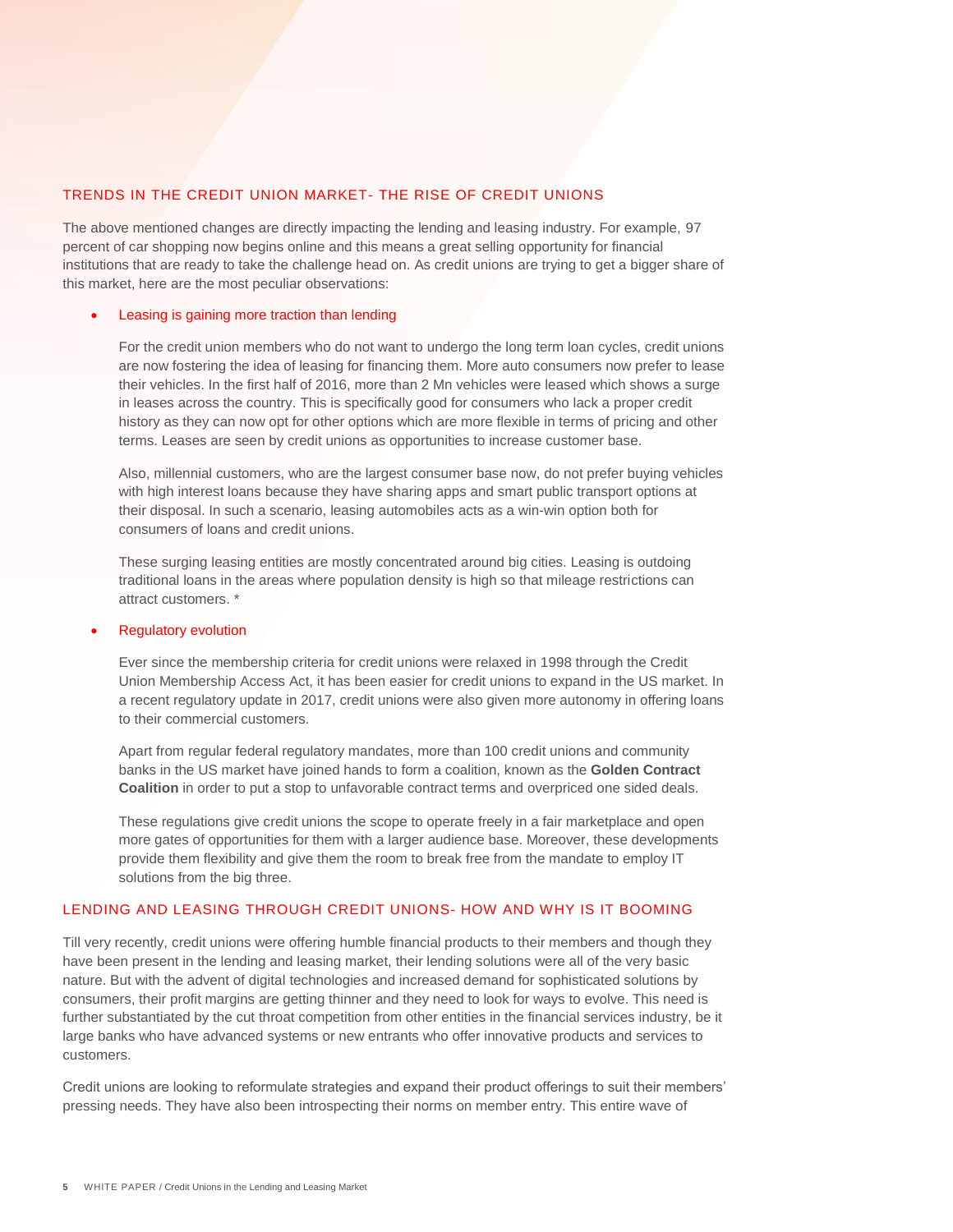change is also inspiring big mergers and acquisitions in the industry.

#### CHALLENGES THAT CREDIT UNIONS FACE IN THE LENDING AND LEASING INDUSTRY

#### Size of operations

Though credit unions have been growing at their own pace, they still lag behind the rest of the industry. They represent only 7.1 percent of all assets and loans of all depository institutions. Most of these credit unions are still extremely small even in contrast to the relatively smaller banks. While the top 10 credit unions own 15 percent of the market, the top 10 banks own approximately 57 percent of the banking market.

#### Limited product portfolios

One of the biggest challenges for credit unions has been the inability to provide products on demand. From overseas payments to specialized commercial banking needs, there are several areas where credit unions still lack well rounded products. Since most credit unions lag behind in latest technology, their ways of underwriting, processing and loan disbursal also remain old school.

#### Inability to provide great servicing

One of the biggest reasons for retail consumers and small businesses choosing banks over credit unions is their relatively low loan approval rates. Moreover, the speed at which they deliver solutions also usually takes a conservative approach as opposed to competitors who are disbursing loans in minutes. Also, during peak seasons, the website and mobile app traffic witness surges and conventional lending systems fail to address the demanding influx. A seamless flow of information across stages of lending and leasing and across channel is also a challenging phenomenon for most credit unions.

#### New competition

Since credit unions lack in the latest technology, they are often not the first choice for small businesses. They prefer opting for loans from full-fledged banks as their digitally advanced technologies give them a sense of confidence. With the new regulation that loosens rules for credit unions to lend to businesses, their market share in commercial lending is expected to grow.

Fintechs that come up with innovative ways of offering products and services are also posing cut throat competition in this market and credit unions are the first ones to take a hit. Lending startups are employing platformification and data based underwriting to ensure relevant and seamless delivery of financial solutions to their millennial consumers. Shadow banking is now a huge chunk of lending business and is eating into credit unions' market share to a great extent. This makes staying relevant even more challenging for credit unions as they require to rethink their underlying technologies to claim the desired market share.

#### WAY OUT

#### Build solutions specific to millennials

Since leasing is gaining more traction in the market than lending, it is imperative to attract more millennials who lack credit history. They have seen their parents undergoing the pain of paying off their EMIs while they admire the alternative financing options. Building trust with millennial can go a long way for credit unions as they look to build broader inroads into financial services industry. Strictly marketing and selling on the basis of price might not be a big attractor and rather service will make a difference. Also, channels of delivery will definitely make a difference.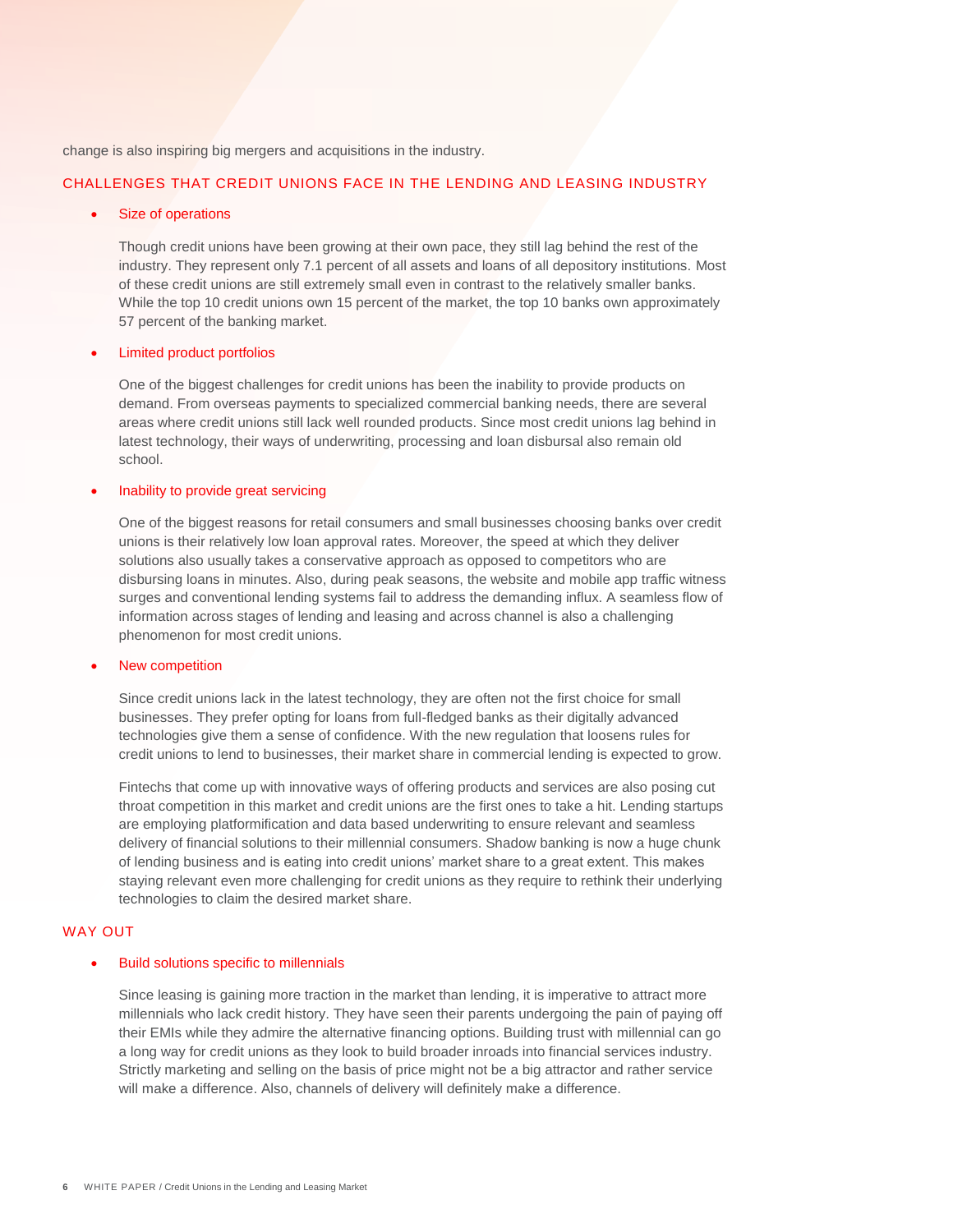There are fintechs who are now introducing recent college pass-outs to the credit union communities. They are also reimbursing the tuition fee as a prepaid amount so they can reap the benefits by hiring these students at later stage. Some other startups are harnessing millennial friendly ideas such as gadgets and gaming to educate them about management of finances and improve their credit scores.

The quickest way to connect with millennial is through technology and this means credit unions need to up their game with the latest digital technologies. By making use of technologies such as big data analytics, artificial intelligence, and internet of things, they can stay ahead in the race to attract millennials, This may imply big initial investments but the returns might be worth since millennials, as mentioned earlier, now comprise the biggest demographic group on the planet.

#### Cater to the requirement of commercial loans

Since the new NUCA rule makes it easier for credit unions to lend to businesses, lending to small businesses is definitely a bigger opportunity for them now. The rule replaces cumbersome prerequisites and constraints— such as collateral and security requirements, equity requirements, and loan limits — with more pragmatic and simpler principles. For credit unions, this means that they can now freely do business with businesses with looser mandates.

Since credit unions operate on a no-tax model, it will be easier for them than for banks to earn profits pout of this thin margin segment. Also, they will be able to foray into newer markets which are beyond their individual members. Credit unions have been gradually gaining ground in the commercial lending market and the opportunities for them seem to be immense.

#### Build upon the auto market advantage

Automotive loans have been a large part of the increasing credit union market share. This clearly indicates they have immense opportunities in this market. With new vehicles sales expected to remain upward of 17 Mn in 2017, the auto lending market is an attractive area of investment.

In fact, a vast majority of credit union consumer loans are auto loans. While small banks make up only for 4% of the market, credit unions make up a whopping 25% share of the market\*. A part of this is also due to increased interest rates that the US has been undergoing lately. Automobile financing is one of the biggest cash cows for credit unions and this implies a better product portfolio is require in this area.

#### Make customer experience your key

Across retail and commercial lending and leasing market, customer experience is one of the biggest drivers to make costumers stay loyal. Right from originations to servicing through collections, there is a lot that credit unions can do in order to make the experience seamless and hassle free. Great customer experience not only delights end consumers but also makes routine tasks more convenient for the internal stakeholders.

End consumers applying for a loan product expect to access their application online across channels to fill out the required information, track their loan status, receive updates on their devices and receive instant decisions.

The loan underwriters, loan officers and loan closers also require to process various loan products (secured, unsecured, direct lending, indirect lending, home equity, HELOC's and credit cards) on one central loan origination system to ensure great customer experience. Since self-servicing is preferred by most millennials, all users need to have the tools to process applications from submission, to decision, to remote or in-branch document execution, to finally fulfillment on their core processing system. Also, credit union administrators need to configure risk-based pricing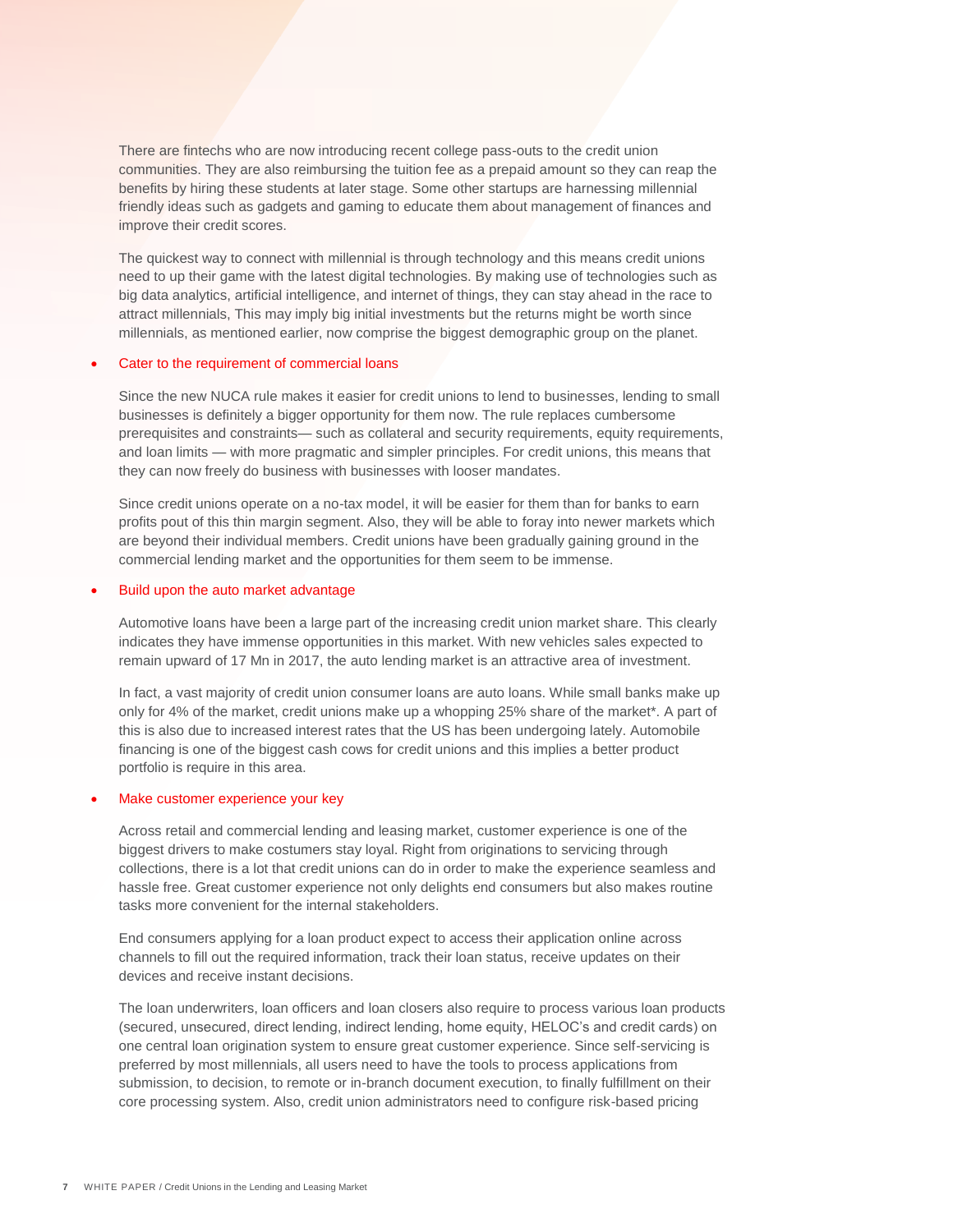rules, decision making rules and automatic routing/queuing rules to streamline the loan process with fewer touchpoints.

#### Thrive on innovation

As mentioned earlier in this whitepaper, several fintechs are disrupting the consumer lending and leasing market with simple and innovative ideas. There are lending startups offering new and relevant solutions right from residual value to hyper personalization of products and services to social media conversions swiftly converting in to lending transactions. In such a marketplace, innovation has become a hygiene factor which certainly has to be backed by robust and futuristic technology.

As more and more competitors from across industries try to poach customers early on in their lives by monitoring their real time requirements and offering products specifically designed for them, credit unions also require to become innovative think tanks in order to stay ahead in the market.

#### **CONCLUSION**

As indicated in this whitepaper, constant re-imagination and evolution has now become a prerequisite in the lending and leasing industry. Credit unions, though with an advantage of tax-fee operations, have several limitations to them. The only way to swim the ocean of disruption is to keep introspecting as well as benchmarking across players not only inside the industry but also outside of it in the age of blurring industry boundaries and performance pressure built in by all the stakeholders. This might translate into flexibility for some credit unions and becoming more digitally savvy for the other, but definitely a competitive and forward looking approach for all.

**\*philadelphiafed.org**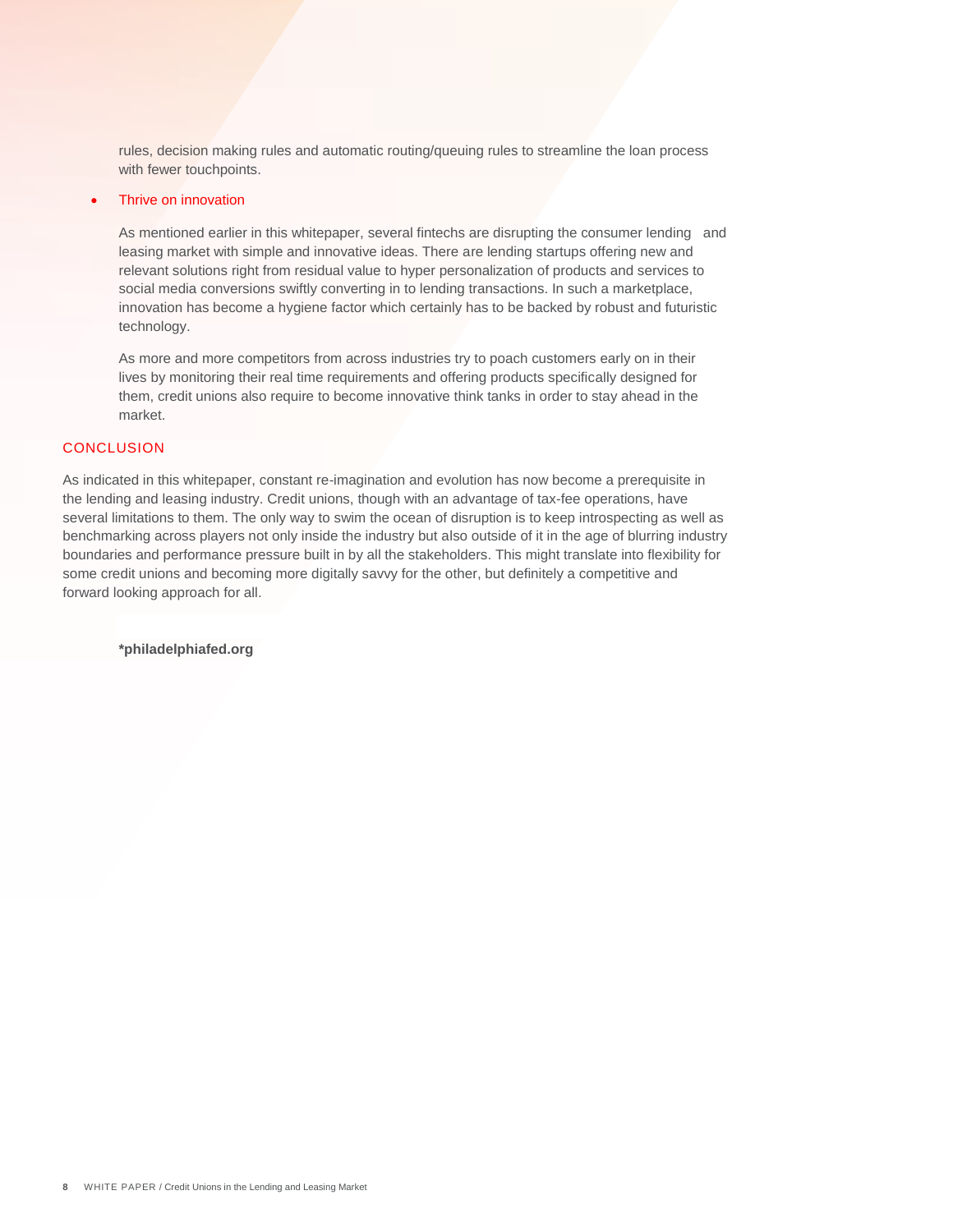WHITE PAPER / Credit Unions in the Lending and Leasing Market